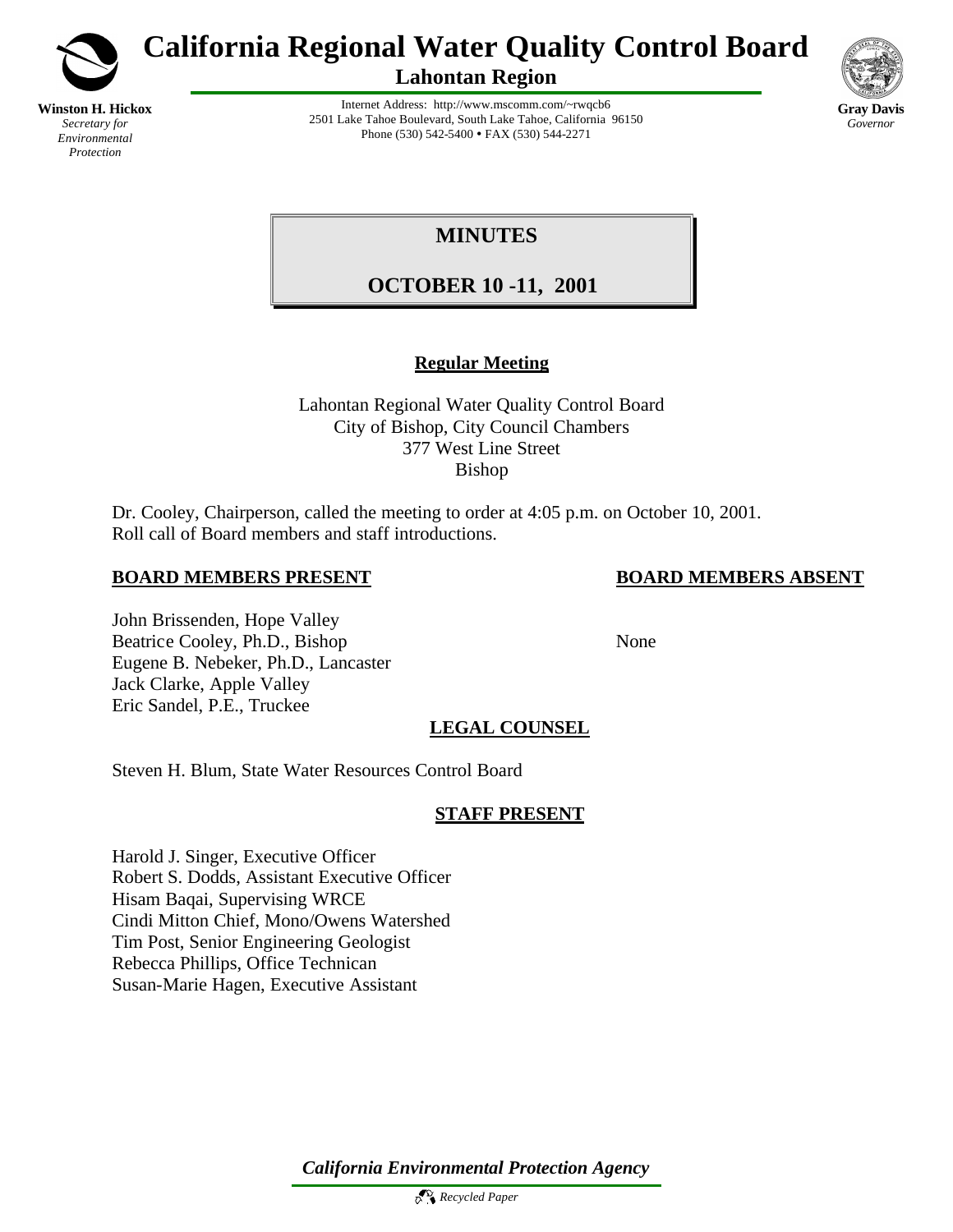#### **ADDRESSING THE BOARD**

Kathleen Cox, Bureau of Land Management John Moynier, Mammoth Community Water District Dominic Gregario, State Water Resources Control Board Greg Jennison, Mammoth Lakes Contractors Association Benno Nager, Intrawest, Town of Mammoth Lakes Bill Taylor, Planning Department, Town of Mammoth Lakes Steve Black, Public Works Department, Town of Mammoth Lakes Alex Hackman, Compliance Division, Town of Mammoth Lakes

#### **1**. **Executive Officer's Report** (Harold Singer)

Executive Officer, Harold Singer, highlighted several items from the written report covering July, August and September:

- TMDLs (total maximum daily loads)
- Water Quality Assessment
- Section 303d list for impaired surface waters: State Water Resources Control Board is planning on adopting the statewide list in May or June of 2002. Lahontan Regional Board will keep current 303d listings on the list. A number of water bodies in the region were de-listed over the last year as impairments had been removed.
- Effluent dominated water bodies (regarding standards in Basin Plans)

Mr. Singer noted the PG&E/Hinkley site in the Discussion of Standing Items. He provided Board members with the Lahontan Regional Board's new organizational chart and noted new staff and staff who have been promoted. He also handed out a proposed schedule for Lahontan Regional Board meetings for 2002.

The Board discussed the upcoming Water Quality Coordinating Committee meeting in Palm Desert on November 1-2, 2001. Mr. Singer, Mr. Clarke, Dr. Nebeker, Mr. Sandel and Dr. Cooley will be attending.

The Board recessed for dinner. Mr. Singer continued his EO report to Thursday, October 11. Chair Cooley reconvened the meeting at 7:05 pm. All Board members were present and introduced by the Chair. Mr. Singer introduced staff present at the meeting.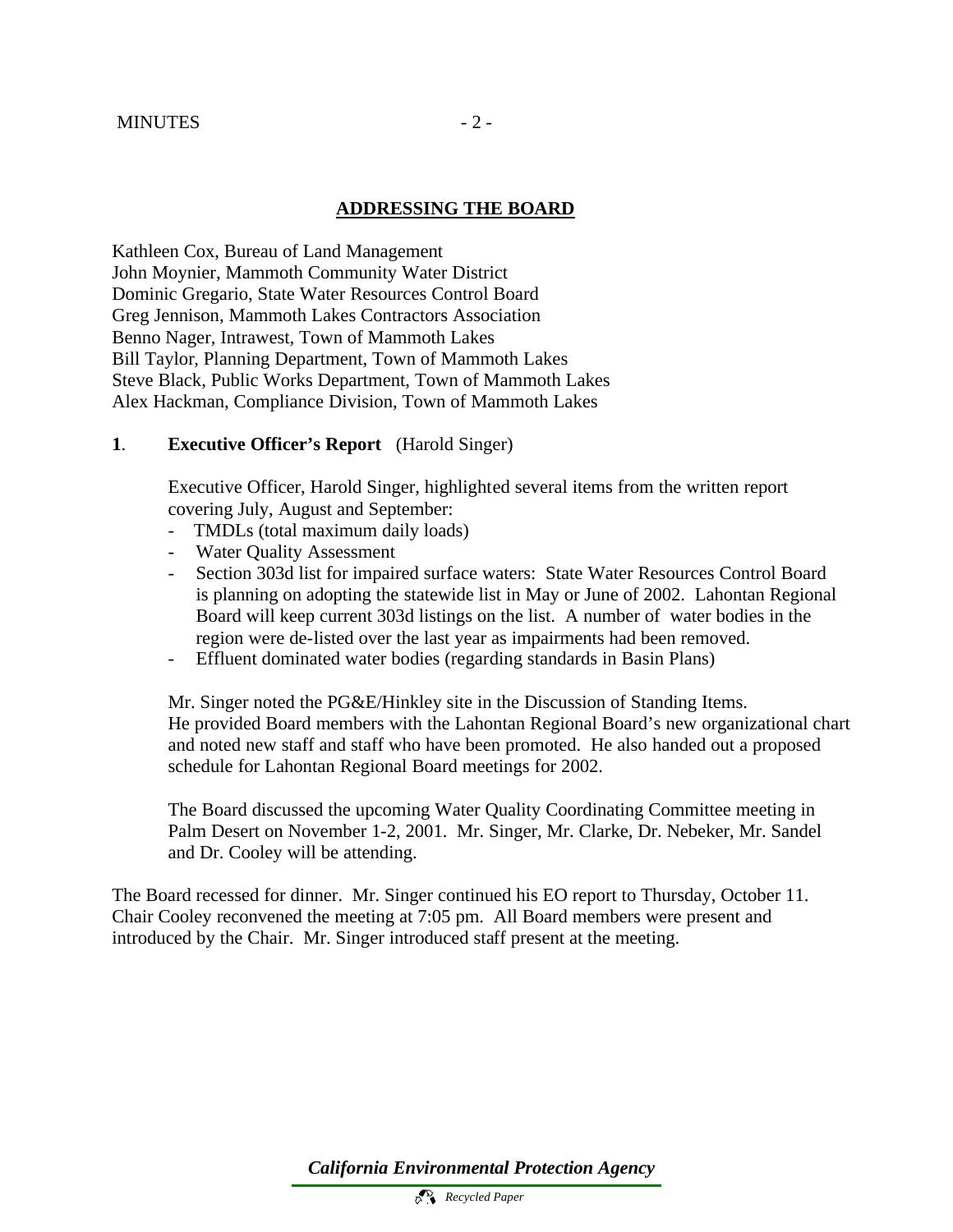## **2. PUBLIC FORUM**

No member of the public addressed the Board during the Public Forum.

#### **3. MINUTES**

The minutes of the Regular Meeting of June 13-14, 2001 in Bishop were approved.

**Motion:** Moved by Mr. Sandel, seconded by Mr. Clarke **and unanimously carried** to adopt the June minutes as proposed.

## **4. ADOPTION OF UNCONTESTED CALENDAR**

Executive Officer Harold Singer recommended adopting the Uncontested Calendar for October, 2001.

Questions and comments from the Board and responses from staff were as follows:

Item # 9: Dr. Nebeker. Hisam Baqai responded. Item # 13: Dr. Cooley. Tim Post responded. Item # 14: Dr. Cooley. Mr. Singer responded.

**Motion:** Moved by Mr. Clarke, seconded by Mr. Sandel **and unanimously carried** to adopt as proposed Items # 5, 6, 8, 9, 10, 11, 12, 13, 14, 15, 16, 18, 19, and 20; and to remove Items # 7 and # 17 from the uncontested calendar for further discussion by the Board and to be considered together.

**Motion:** Moved by Mr. Sandel, seconded by Mr. Brissenden **and unanimously carried** to accept staff's recommendation and adopt the proposed rescissions for Items # 7 and # 17.

Rescission of Waste Discharge Requirements: Items # 5, 6, 7. Rescission of Cease and Desist Order: Item # 17. Revised Waste Discharge Requirements: Items # 8, 9, 10, 11, 12, 13. Amended Waste Discharge Requirements: Items # 14, 15, 16. Exception to SEZ Prohibition: Item # 18. Exception to Waste Discharge Prohibition: Item # 19. Exception to Waste Discharge Prohibition: Item # 20.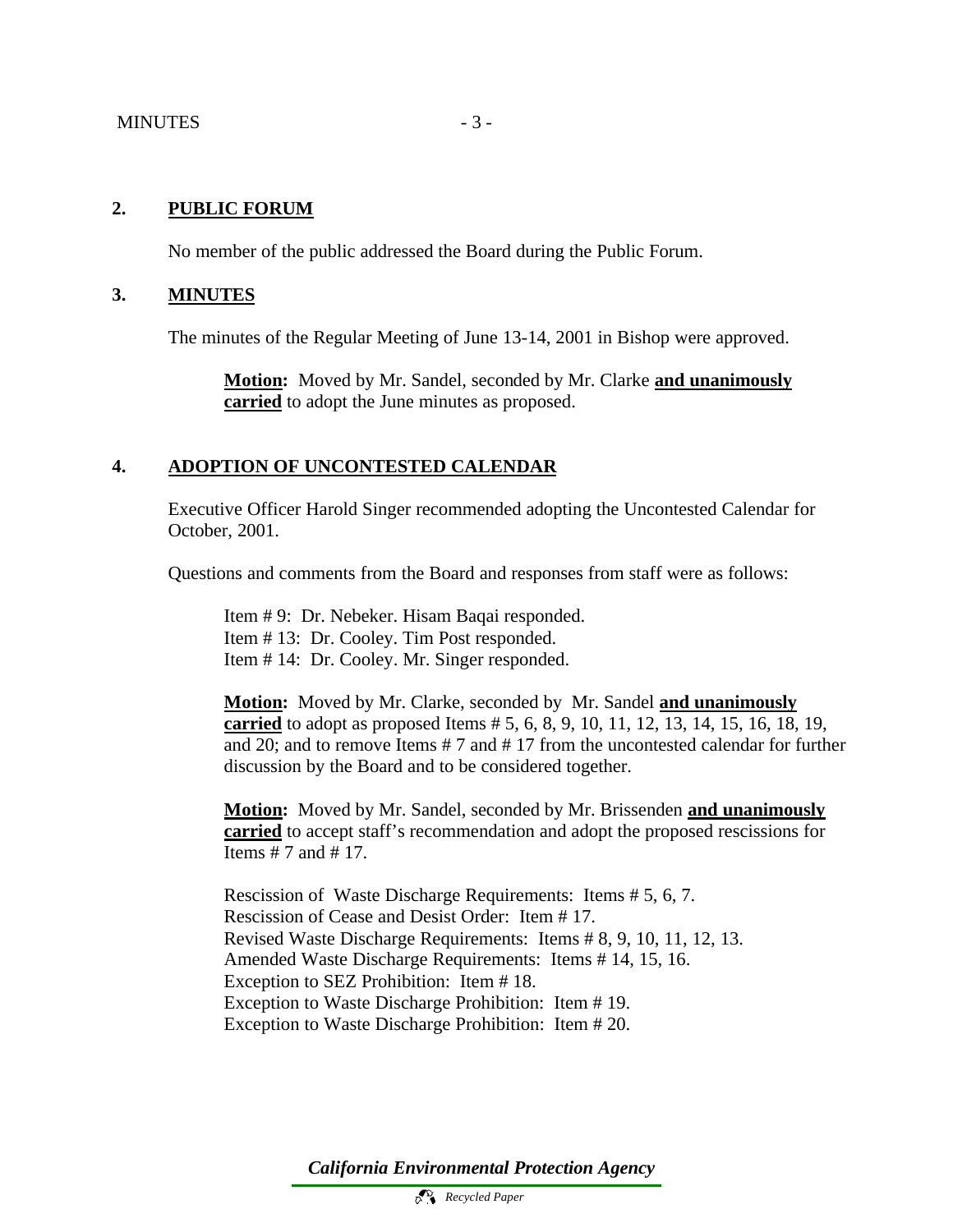**21. Town of Mammoth Lakes, Citizen Monitoring Program and Review of Actions by the Town of Mammoth Lakes Regarding Implementation of Erosion Control Requirements.** Cindi Mitton, Lahontan Regional Board staff, introduced the item and made the staff presentation on behalf of the Citizen's Water Quality Monitoring Group in the Mammoth Creek Watershed. Ms. Mitton responded to questions from the Board.

Ms. Mitton introduced Dominic Gregario, regional coordinator of the Citizen Water Quality Monitoring program for the State Water Resources Control Board. He described the program and its goal of collecting water quality data statewide through the work of citizen volunteers. Monitoring is ongoing in the Mammoth Creek Watershed area.

Ms. Mitton gave the second part of her presentation on erosion control problems that were occurring in the Town of Mammoth Lakes due to construction sites. The 1991 Memorandum of Understanding (MOU) between the Regional Board and the Town of Mammoth Lakes regarding erosion control in Mammoth Lakes was the topic of discussion. Ms. Mitton presented staff recommendations and responded to questions from the Board.

Mr. Steven Black, new public works director; Mr. William Taylor, senior planner; and Mr. Alex Hackman, code compliance coordinator for the Town of Mammoth Lakes, presented historical background and discussed improvements the Town has made to better regulate erosion from construction sites. Mr. Black submitted a report to the Board titled: A Summary of Recent Efforts to Ensure Compliance with Erosion and Sediment Control Requirements for the Town of Mammoth Lakes:

The following private citizens from the Town of Mammoth Lakes made comments to the Board and requested that the MOU not be amended: Mr. Benno Nager of Intrawest; Mr. Greg Jennison of Mammoth Lakes Contractors Association. John Moynier, of Mammoth Community Water District, also addressed the Board.

Regional Board members expressed support for the appropriate actions of staff and positive efforts on the part of the community, residents, local building and construction industry, and the Town of Mammoth Lakes agency staff in their intent to address and correct erosion control and related water quality problems in the Mammoth area. The Board supported staff's recommendations to leave the MOU unchanged; to extend the review period to June instead of April; to request progress reports at future board meetings; and to continue to maintain a good working relationship with the staff of the Town of Mammoth Lakes.

**22. Security Issues – Regulated Dischargers and Water Purveyors.** Mr. Singer distributed to Board members Sections 13350; 13327; and 13385 from the State Water Code regarding security issues and State Water Board policy and a news article on potential water security problems in light of the September 11, 2001, terrorism attack in New York.

The evening meeting session adjourned at 9:53 p.m.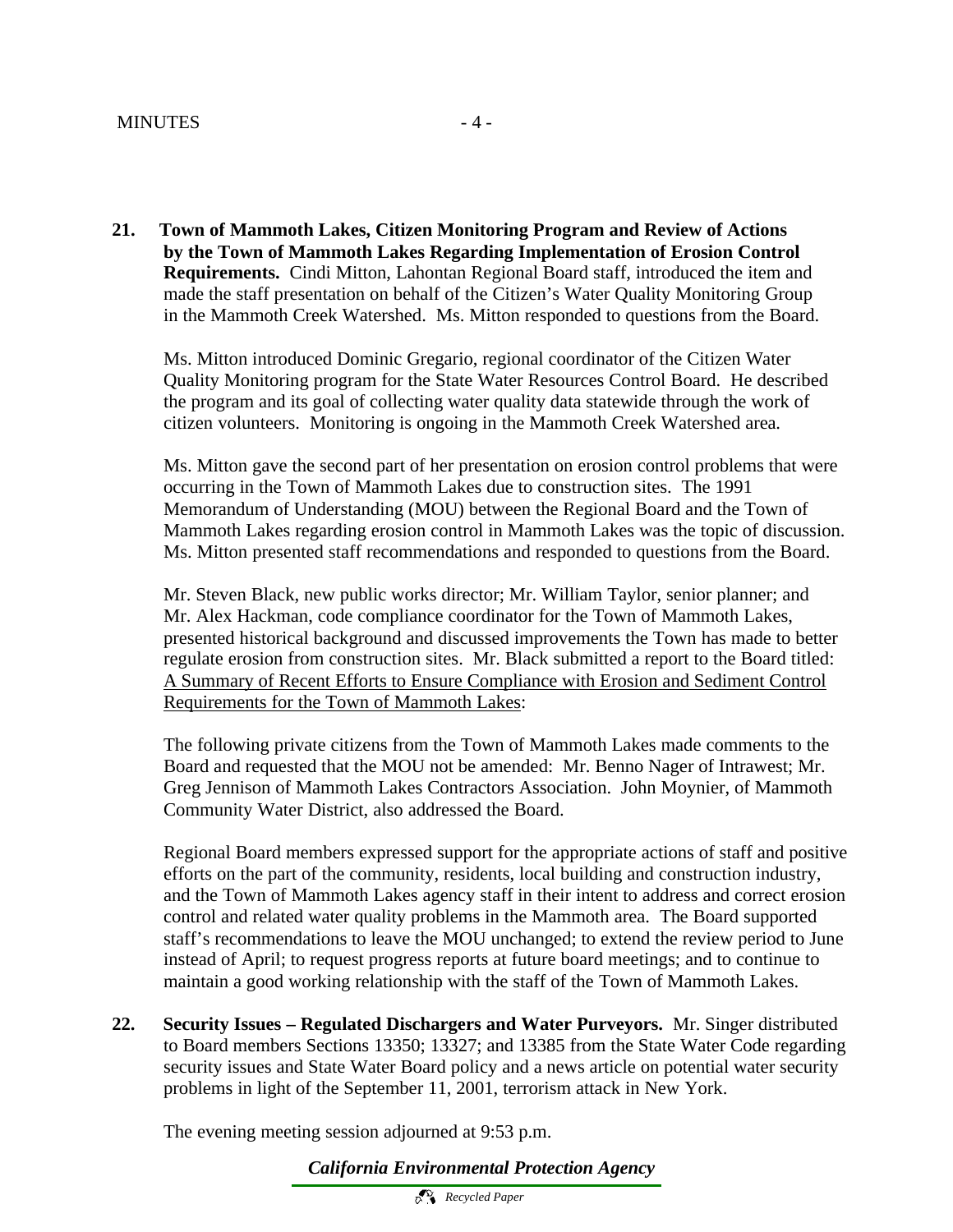## **Regular Meeting, Continued 8:30 a. m ., October 11, 2001**

Chairperson Cooley called the meeting to order at 8:36 a.m. Other Board members present included: John Brissenden; Jack Clarke; Eugene Nebeker; and Eric Sandel.

No one from the public addressed the Board concerning an item not on the agenda.

## **24. CLOSED SESSION**

The Board members met in closed session on October 11, 2001 from 8:40 a.m. to 9:30 a.m. in the Bishop City Hall council chambers to discuss items (a); ( c); and (f). The Board reconvened in open session at 9:40 a.m.

## **23. Reports by Chairperson and Board Members**

The Board members discussed the upcoming Water Quality Coordinating Committee meeting in Palm Desert on November 1-2, 2001.

## **ENFORCEMENT ACTION**

- **29.** *Public Hearing*  **Consideration of an Amended Cleanup and Abatement**
- **25. Order and Rescission of a Cease and Desist Order and consideration of amended**
- **26. Waste Discharge Requirements IMC Chemicals, Inc. and the U. S. Department**
- **27. of the Interior, Bureau of Land Management, Trona, Argus and Westend Plants.**

Chair Cooley opened the public hearing and administered the oath. The Board asked to hear all testimony and consider Items # 25; 26; 27; and 28 29 together, as all items were regarding IMC Chemicals, Inc.

Cindi Mitton gave the staff presentation. Staff recommended that the Board: adopt the revisions and amend the proposed Waste Discharge Requirements (WDRs), with the minor revisions noted in the presentation, for all three facilities: located near Searles Dry Lake consisting of the Argus, Trona and Westend Plants; amend the Cleanup and Abatement Order including the minor changes proposed; and rescind the Cease and Desist Order.

Staff proposed the following change to Table 1, page 4, of the Cleanup and Abatement Order for Items # 25, 26, and 27: to stike out footnote # 3; and correct a typographical Error from "March 3" to "December 1 through March 31" of each year.

Kathleen Cox, Bureau of Land Management, read an August 15, 2001 letter addressed to the Board, dated August 15, 2001, concurring with the recommended revisions to amend the WDRs for the Argus, Trona and Westend Plants.